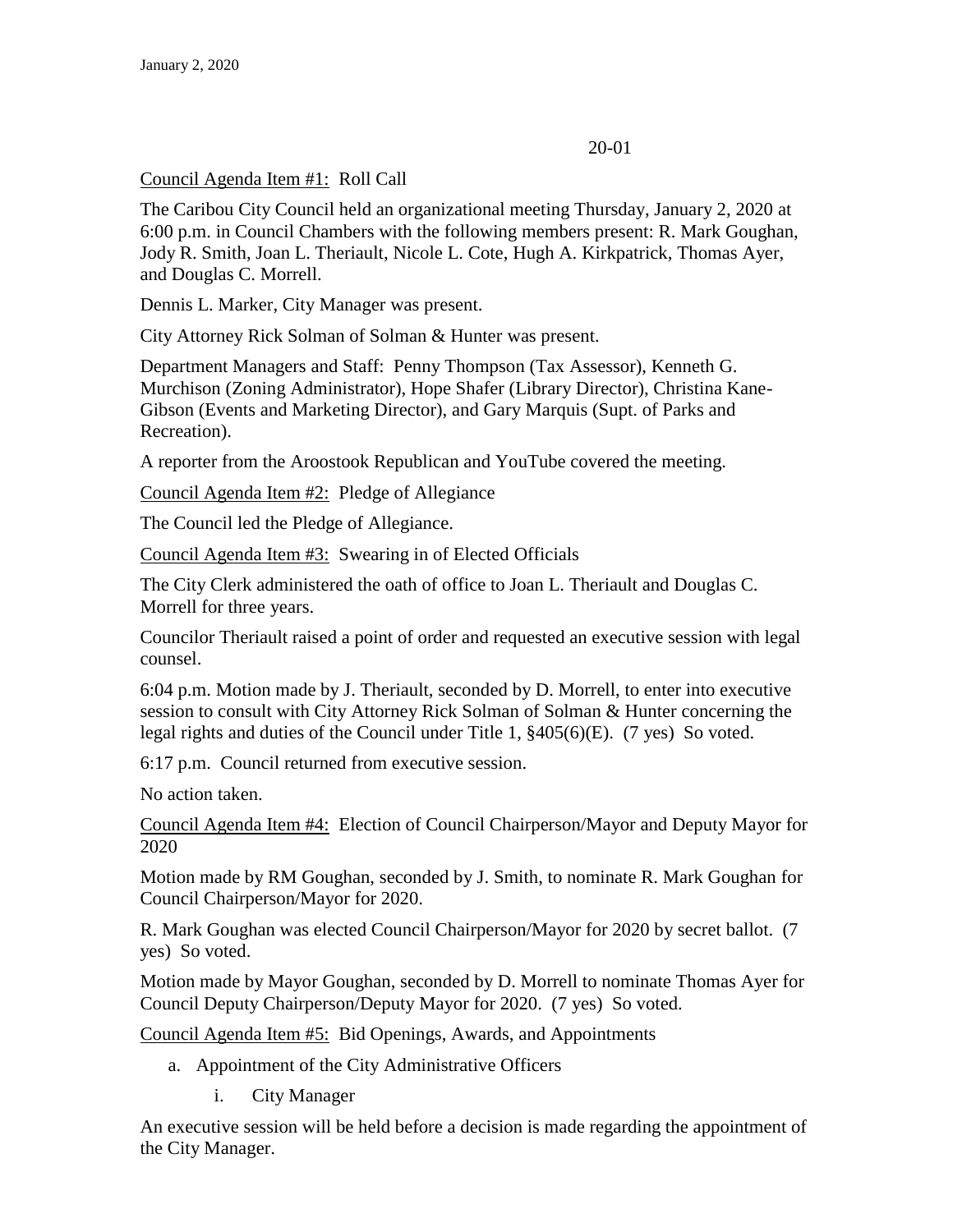ii. City Treasurer

Motion made by H. Kirkpatrick, seconded by J. Theriault, to appoint Carl Grant City Treasurer for 2020. (7 yes) So voted.

iii. City Tax Collector

Motion made by H. Kirkpatrick, seconded by J. Theriault, to appoint Carl Grant City Tax Collector for 2020. (7 yes) So voted.

iv. City Clerk & Registrar of Voters

Jayne R. Farrin stated that her Registrar of Voters' appointment in 2019 was for two years so there isn't any need to reappoint.

Motion made by H. Kirkpatrick, seconded by T. Ayer, to appoint Jayne R. Farrin City Clerk for 2020. (7 yes) So voted.

v. Overseer of the General Assistance Program

Motion made by H. Kirkpatrick, seconded by T. Ayer, to appoint Jayne R. Farrin Overseer of the General Assistance Program for 2020. (7 yes) So voted.

vi. City Auditor

Motion made by H. Kirkpatrick, seconded by T. Ayer, to appoint Felch & Company LLC City Auditor for 2020. (7 yes) So voted.

vii. Legal Officer(s)

Motion made by H. Kirkpatrick, seconded by D. Morrell, to confirm the City Manager's appointment of Solman & Hunter Legal Officer (General) for 2020. (7 yes) So voted.

Motion made by H. Kirkpatrick, seconded by T. Ayer, to confirm the City Manager's appointment of Bernstein Shur Legal Officer (Personnel and Collective Bargaining) for 2020. (7 yes) So voted.

viii. Public Health Officer

Motion made by N. Cote, seconded by T. Ayer, to appoint Scott Susi Health Officer for a three-year term. (7 yes) So voted.

- b. Approval of Administrative Appointments
	- ii. Deputy City Clerk

Motion made by H. Kirkpatrick, seconded by T. Ayer, to approve the City Clerk's appointment of Danielle M. McLaughlin Deputy City Clerk for 2020. (7 yes) So voted.

i. Deputy Treasurer

Motion made by H. Kirkpatrick, seconded by T. Ayer to approve the City Treasurer's appointment of Holli Doody Deputy Treasurer for 2020. (7 yes) So voted.

c. Appointment of Members to Community and Advisory Boards

i. Airport Advisory Committee (2)

Motion made by D. Morrell, seconded by H. Kirkpatrick, to reappoint Douglas Shrum to the Airport Advisory Committee for three years. (7 yes) So voted.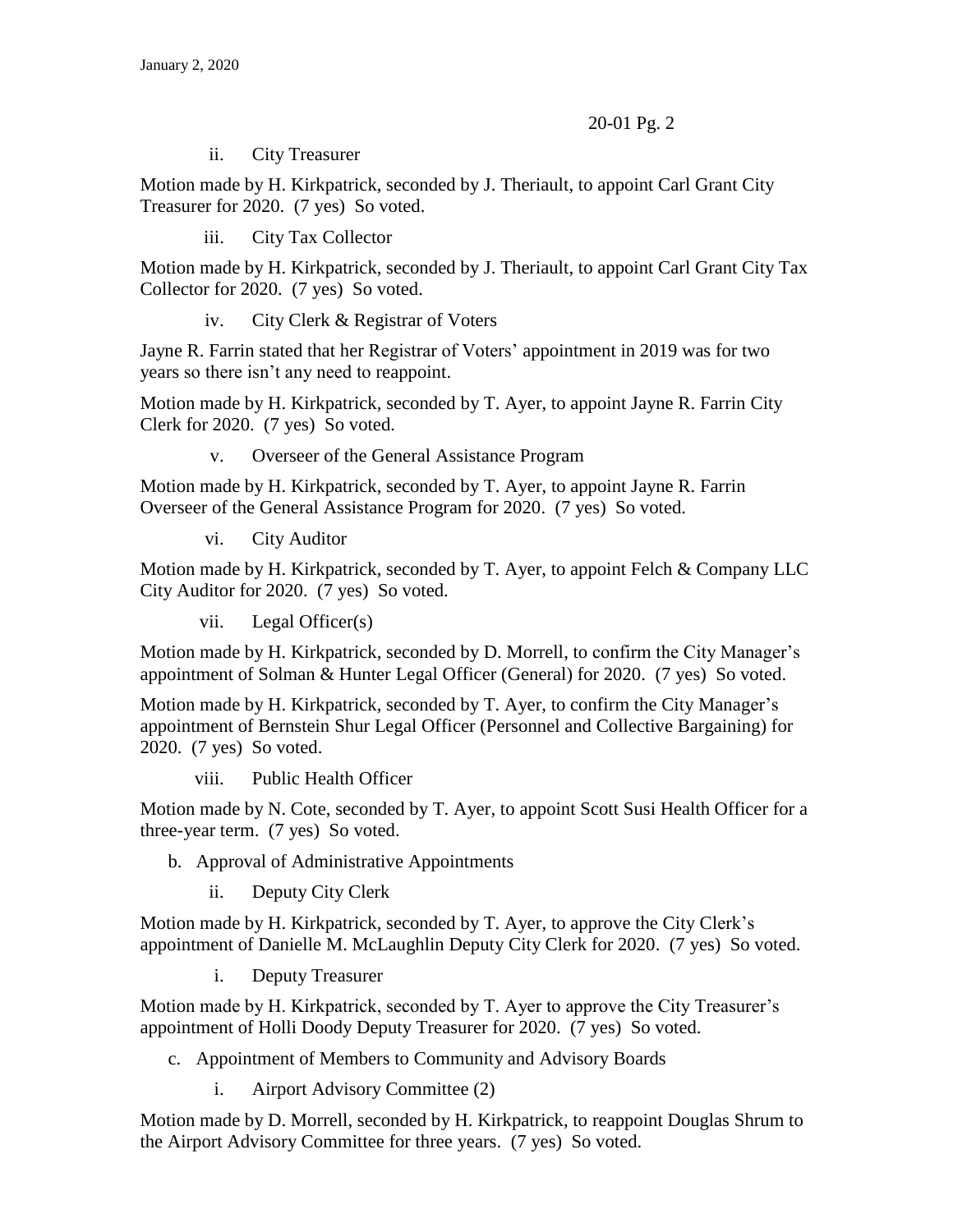ii. Board of Assessors (1)

Motion made by H. Kirkpatrick, seconded J. Smith, to reappoint Michael Quinlan to the Board of Assessors for three years. (7 yes) So voted.

iii. Housing Authority Board of Commissioners (2)

Motion made by D. Morrell, seconded J. Theriault, to reappoint James Belanger, Jr. and to appoint Gail Michaud to the Housing Authority Board of Commissioners for three years. (7 yes) So voted.

iv. Caribou Utilities District (2)

Motion made by J. Smith, seconded J. Theriault, to reappoint Janine Murchison and Nancy Solman to the Caribou Utilities District Board for three years. (6 yes, 1 abstention, H. Kirkpatrick) So voted.

v. Cary Medical Center Board of Directors (2)

Motion made by J. Smith, seconded by T. Ayer, to appoint Dr. Irene Djuanda and to reappoint Carl Soderberg to the Cary Medical Center Board of Directors for three years. (7 yes) So voted.

vi. Caribou Hospital District Trustees (1)

Appointment to the Caribou Hospital District was moved to the end.

vii. Library Board of Trustees (2)

The City hasn't received any Citizens Board applications from individuals wishing to serve on the Library Board of Trustees.

viii. Nylander Museum Board of Trustees (3)

Motion made by J. Smith, seconded by J. Theriault, to appoint Heather Hale and to reappoint Gail Hagelstein to the Nylander Museum Board of Trustees for three years. Discussion as to who should be appointed to the two 3-year terms and the one 1-year term. Councilors Smith and Theriault withdrew their motion and second. Gail Hagelstein will be consulted to see if the Board of Trustees has any preference. Appointments to the Nylander Museum Board of Trustees will be made at the next meeting.

ix. Planning Board (4)

Motion made by T. Ayer, seconded by D. Morrell, to reappoint Christine Solman and to appoint Frank McElwain to the Planning Board for three years. (7 yes) So voted.

x. Recreation Commission (1)

Motion made by J. Theriault, seconded by T. Ayer, to reappoint Jane Mavor-Small to the Recreation Commission for three years. (7 yes) So voted.

xi. Aroostook Waste Solutions (Formerly Tri-Community Landfill) Board (2)

Motion made by H. Kirkpatrick, seconded by J. Theriault, to reappoint Kenneth Murchison to the Aroostook Waste Solutions Board for one year. (7 yes) So voted.

Motion made by H. Kirkpatrick, seconded by J. Theriault, to reappoint R. Mark Goughan to the Aroostook Waste Solutions Board for one year. (6 yes, 1 abstention, Mayor Goughan) So voted.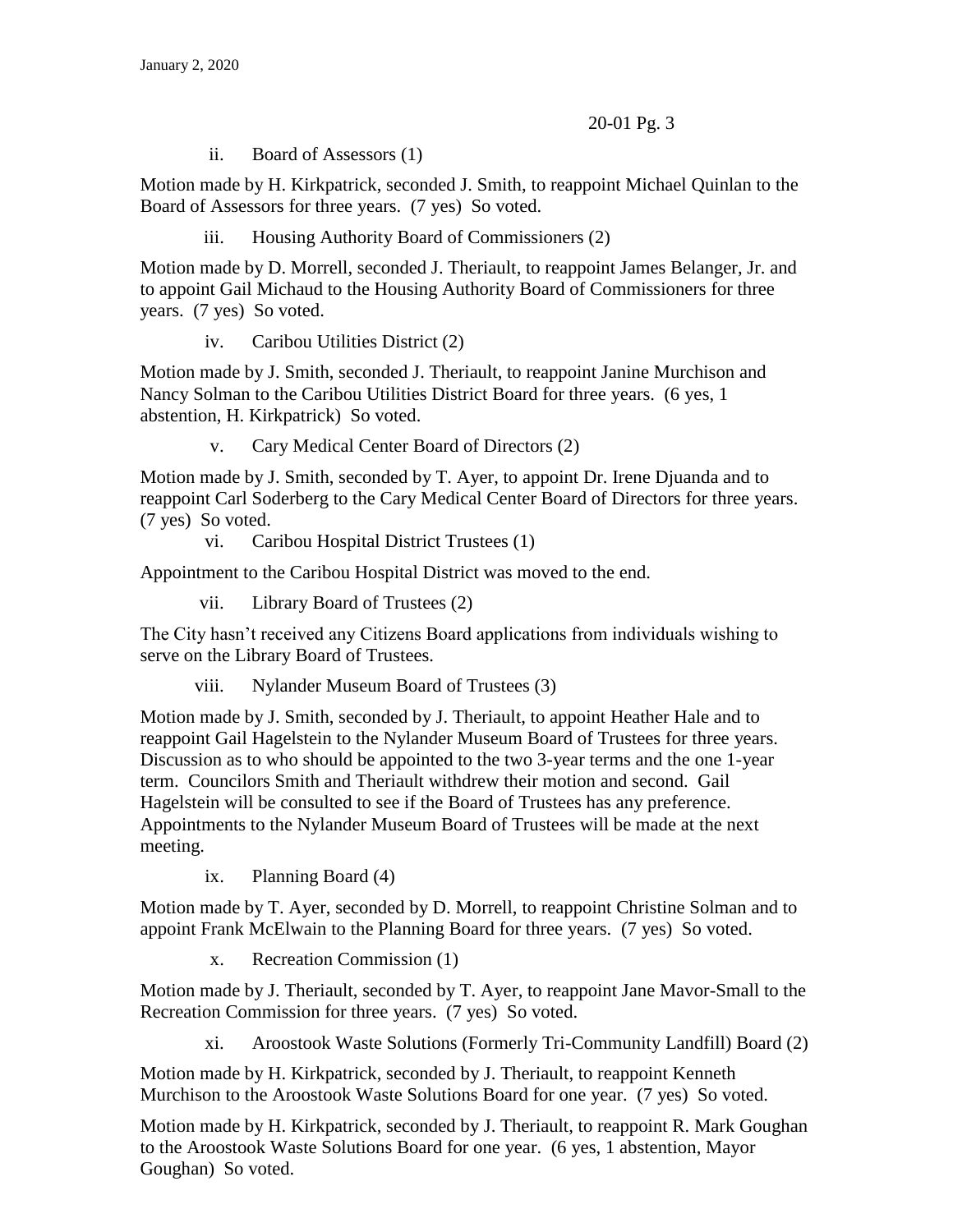xii. Zoning Board of Appeals (2)

Motion made by T. Ayer, seconded J. Smith, to reappoint Lewis Cousins and George Howe to the Zoning Board of Appeals for three years. (7 yes) So voted.

vi. Caribou Hospital District Trustees (1)

Both David Wakem and Bryan Cullins have submitted Citizen Board applications for the one opening on the Caribou Hospital District Trustees Board. The Hospital District Chair Doug Plourde has requested that he might speak on this matter.

The Mayor moved this appointment to an executive session at the end of the meeting.

d. Dog Licensing Award for 2020

Mayor Goughan picked the winning tag number from a tote containing the tag numbers of 620 dogs that were licensed by December 31, 2019. The lucky owner is Julie Lizotte and the lucky dog is Sam. A \$100.00 gift certificate for veterinary services will be sent to her local veterinarian.

Council Agenda Item #6: New Business & Adoption of Ordinances and Resolutions

a. Discussion and Possible Action Regarding 2020 Council Meeting Calendar

Motion by H. Kirkpatrick, seconded by J. Theriault, to adopt the following 2020 Council Meeting Calendar:

| January 13  | Monday                                                    | <b>Regular Meeting</b>                                         |
|-------------|-----------------------------------------------------------|----------------------------------------------------------------|
| January 27  | Monday                                                    | <b>Regular Meeting</b>                                         |
| January 31  | Citizens                                                  | Final 2020 Written Expense Budget Report with 2019 Year End to |
| February 10 | Monday                                                    | <b>Regular Meeting</b>                                         |
| February 24 | Monday                                                    | <b>Regular Meeting</b>                                         |
| March 9     | Monday                                                    | <b>Regular Meeting</b>                                         |
| March 23    | Monday                                                    | <b>Regular Meeting</b>                                         |
| April 6     | Monday                                                    | <b>Regular Meeting</b>                                         |
| April 21    | Tuesday                                                   | <b>Regular Meeting</b>                                         |
| April 30    | 2020 Revenue Projections to Council                       |                                                                |
| May 4       | Monday                                                    | <b>Regular Meeting</b>                                         |
| May 18      | Tuesday                                                   | <b>Regular Meeting</b>                                         |
| May $31$    | Complete 2020 Expenses/Revenue/Capital Budgets to Council |                                                                |
| June 1      | Monday                                                    | <b>Regular Meeting</b>                                         |
| June 15     | Monday                                                    | <b>Regular Meeting</b>                                         |
| June 29     | Monday                                                    | Regular Meeting (Tentative 2020 Mil Rate<br><i>meeting</i> )   |
| June 30     | Last Day to Set the 2020 Mil Rate                         |                                                                |
| July 13     | Monday                                                    | <b>Regular Meeting</b>                                         |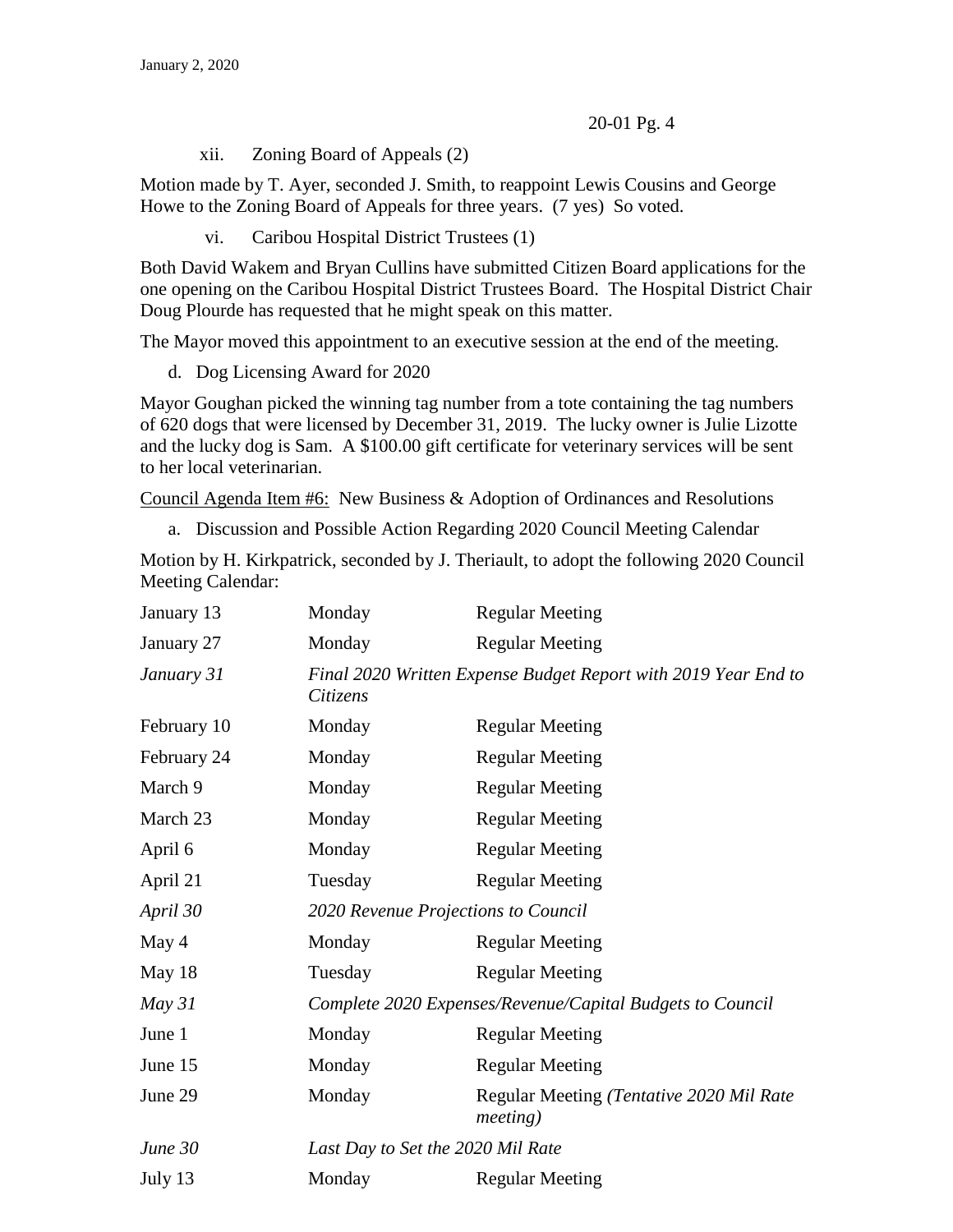| July 27      | Monday                                  | <b>Regular Meeting</b>                                             |
|--------------|-----------------------------------------|--------------------------------------------------------------------|
| August 10    | Monday                                  | <b>Regular Meeting</b>                                             |
| August 24    | Monday                                  | <b>Regular Meeting</b>                                             |
| September 8  | Tuesday                                 | <b>Regular Meeting</b>                                             |
| September 21 | Monday                                  | <b>Regular Meeting</b>                                             |
| October 5    | Tuesday                                 | Regular Meeting (2021 Budget Forum)                                |
| October 19   | Monday                                  | Regular Meeting (2021 Budget Forum)                                |
| November 2   | Monday                                  | Regular Meeting ( <i>Public Hearing on 2021</i><br>Expense Budget) |
| November 15  | 2021 Expense/Capital Budgets to Council |                                                                    |
| November 16  | Monday                                  | <b>Regular Meeting</b>                                             |
| November 30  | Monday                                  | <b>Regular Meeting</b>                                             |
| December 7   | Monday                                  | Regular Meeting (2021 Expense adoption)                            |
| December 15  |                                         | Last Day for Council adoption of 2021 Expense Budget               |
| December 21  | Monday                                  | Regular meeting                                                    |
|              |                                         |                                                                    |

(7 yes) So voted.

Regular scheduled meetings will start at 6:00 p.m. and will be held in Council Chambers at 25 High Street.

Mayor Goughan noted that he hopes to have only one meeting in July and only hold two meetings in the months where three are scheduled.

b. Discussion and Possible Action Regarding Collection of Property Tax Prior to 2020 Commitment

Motion made by J. Smith, seconded by T. Ayer, to authorize the Tax Collector to accept early payments of 2020 property taxes with a zero percent (0%) interest rate applied to any prepayment amounts. (7 yes) So voted.

c. Discussion and Possible Action Regarding City Manager Authorization to Approve Warrants

Motion made by T. Ayer, seconded by J. Smith, to authorize City Manager to review and approve all Treasurer Warrants for 2020. (7 yes) So voted.

d. Discussion and Possible Action Regarding Authorization to Provide a Tax Club for 2020

Motion made by T. Ayer, seconded by H. Kirkpatrick, to authorize a Tax Clue for 2020 as previously established providing for 12 equal payments of an accounts tax liability with no applied interest in October, November, and December for club participants. (7 yes) So voted.

e. Discussion Regarding Fire/EMS Service Contracts with Outside Communities

This topic will be held in executive session.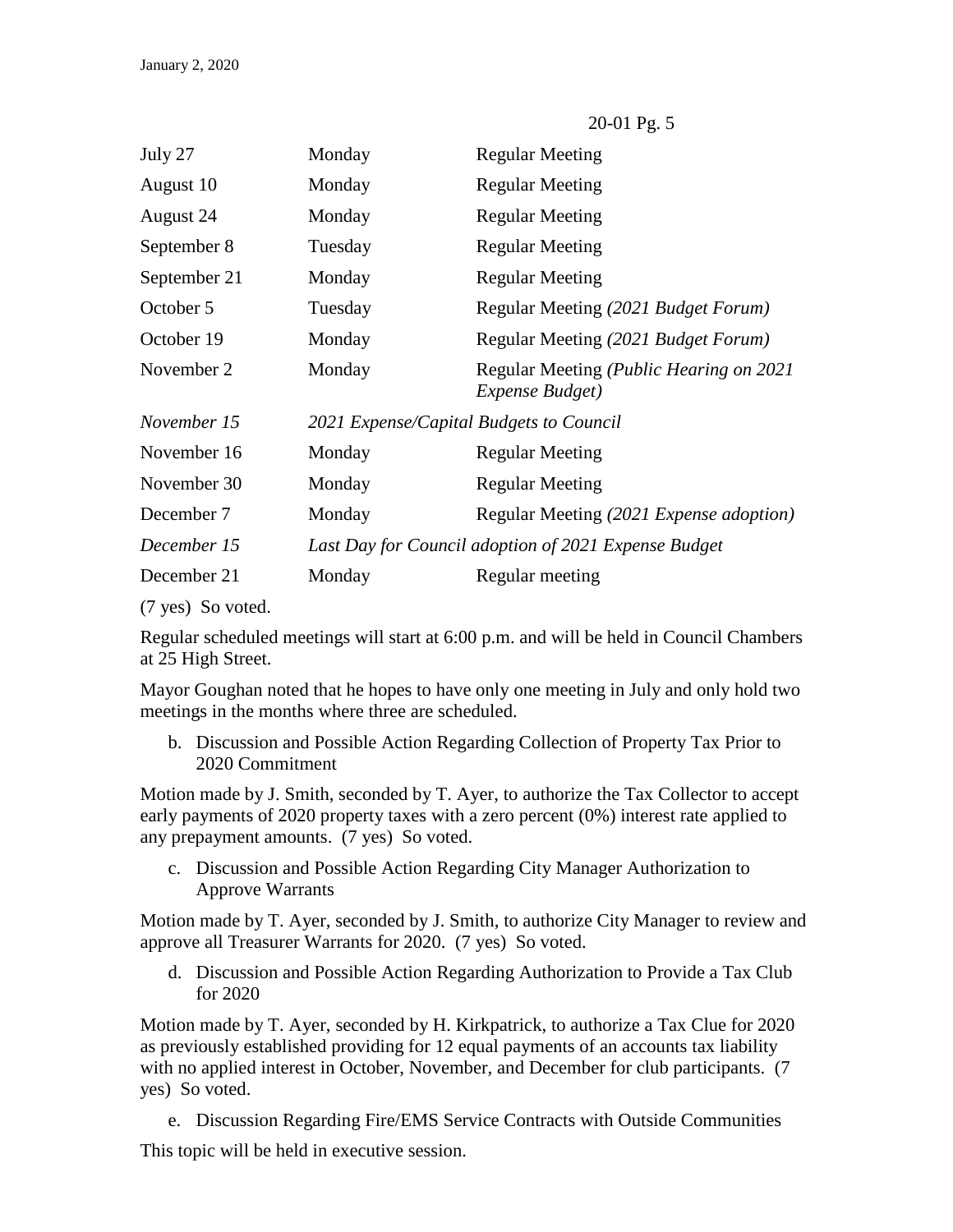Council Agenda Item #7: Reports and Discussion by Mayor and Council Members

Next week, the Mayor wants to hold a Workshop meeting on the topic of Economic Development. A Workshop was scheduled for Tuesday, January  $7<sup>th</sup>$  with the topics to be

- Define Economic Development
- Discussion on Caribou's blight situation and how it relates to Economic Development
- Members of Caribou's new Blight Commission
- What does it mean to be a Business Friendly Community

Council Agenda Item #8: Executive Session(s) (May be called to discuss matters identified under Maine Revised Statutes, Title 1, §405.6)

v. Caribou Hospital District Trustees (1)

7:12 p.m. Motion made by J. Theriault, seconded by T. Ayer, to enter into executive session to discuss appointment to the Caribou Hospital District Trustees with Doug Plourde, David Wakem, and Paul Camping under MRS Title 1, §405(6)(A). (7 yes) So voted.

7:35 p.m. Council returned from executive session.

Motion made by J. Theriault, seconded by N. Cote, to reappoint David Wakem to the Cary Hospital District Board for three years. (2 yes, J. Theriault, N. Cote, 5 no, D. Morrell, J. Smith, RM Goughan, H. Kirkpatrick, T. Ayer) Motion failed.

Motion made by D. Morrell, seconded by H. Kirkpatrick, to appoint Bryan Cullins to the Cary Hospital District Board for three years. (5 yes, D. Morrell, J. Smith, RM Goughan, H. Kirkpatrick, T. Ayer, 2 no, J. Theriault, N. Cote) So voted.

7:40 p.m. Motion made by T. Ayer, seconded by H. Kirkpatrick, to enter into executive session to discuss economic development issues about city owned properties under MRS Title 1, §405(6)(C). (7 yes) So voted.

8:00 p.m. Council returned from executive session.

No action taken.

8:01 p.m. Motion made by H. Kirkpatrick, seconded by T. Ayer, to enter into executive session to discuss the City Manager's contract under MRS Title 1, §405(6)(A) (7 yes) So voted.

8:55 p.m. Council returned from executive session.

Motion made by H. Kirkpatrick, seconded by T. Ayer, to extend the Manager's contract for one year. Manager Marker noted that the contract, if extended, must be for two years unless the Council desires to renegotiate the contract. The Council still has the ability to conduct an annual performance evaluation and may, within the confines of the contract, make changes to employment in the future, but any extension for less than two years would need to be renegotiated in the contract. Motion and second were withdrawn.

Motion made by H. Kirkpatrick, seconded by J. Theriault, to extend the contract for two years. (7 yes) So voted.

9:01 p.m. Motion made by H. Kirkpatrick, seconded by T. Ayer, to move to executive session to discuss contracts for EMS Services under MRS Title 1, §405(6)(C). (7 yes) So voted.